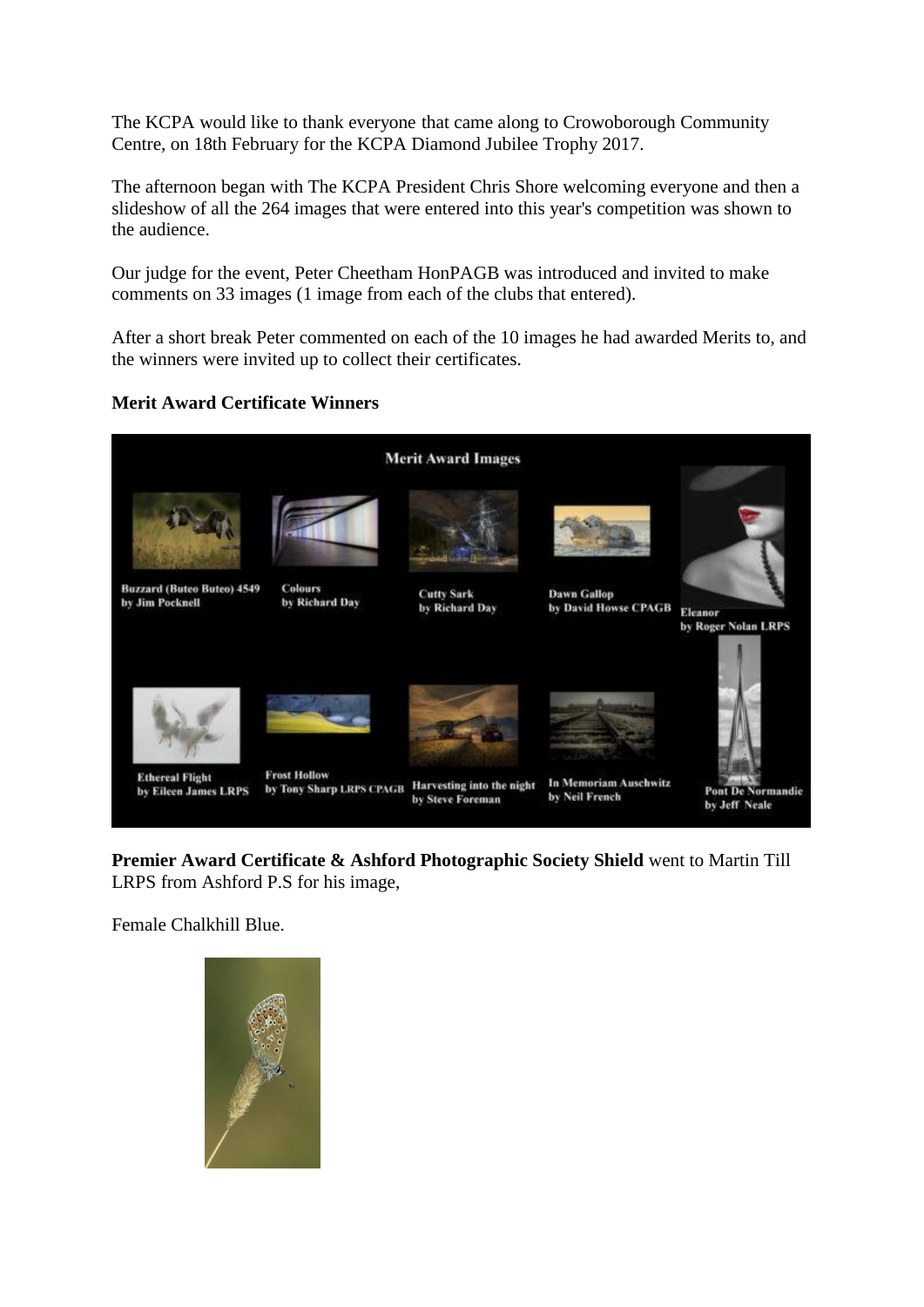## **Most Improved Club Trophy went to Rye & District Camera Club.**





Rye & District representative with KCPA President and Judge Peter Cheetham HonPAGB

The **Diamond Jubilee Trophy** was awarded to this year's winners **Ashford Photographic Society** (2nd year in a row)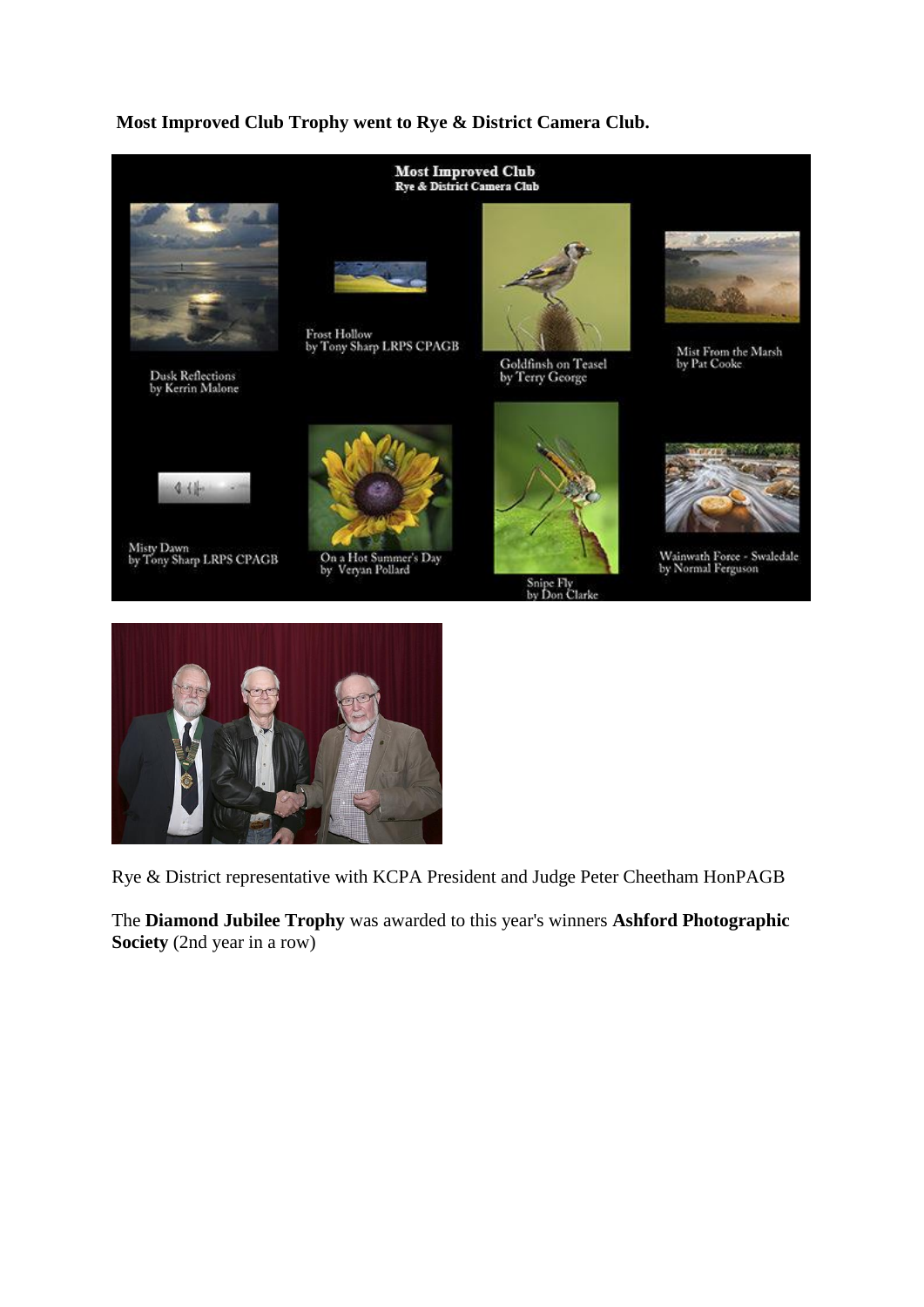

Neville Marsh, Ashford P.S representative with KCPA president, Chris Shore and Judge Peter Cheetham HonPAGB